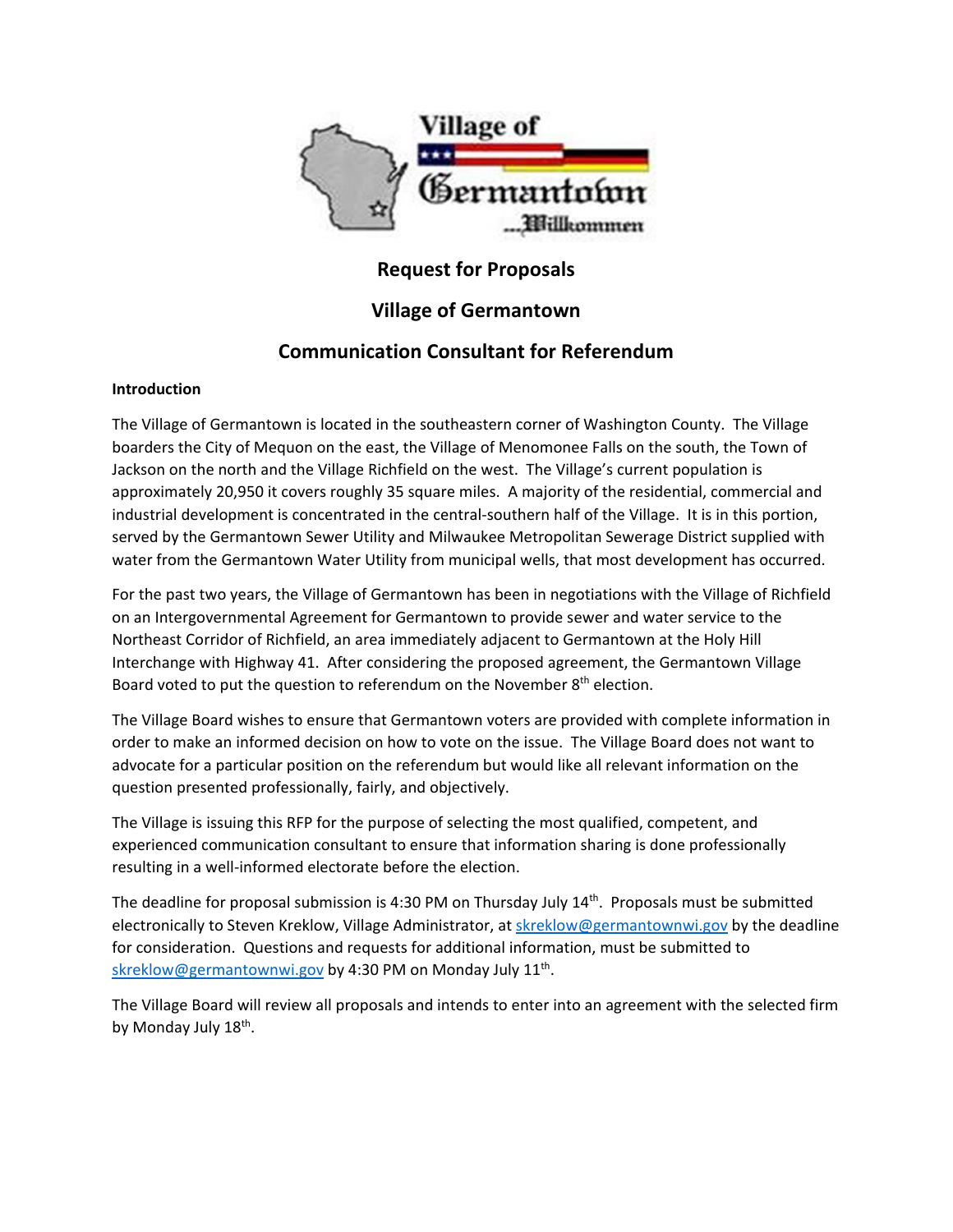### **Scope of Work & Deliverables**

The Village of Germantown is seeking the services of an experienced communication consultant to proceed with outreach and educational efforts to educate the electorate about the potential agreement to provide sewer and water service to the Northeast Corridor of the Village of Richfield. The Village has identified the following items in the scope of work, but interested consultants are invited to make recommendations for any alternate or additional activities that in their professional opinion would be helpful or necessary to adequately inform the electorate on this issue. Any additional or alternate activities should be submitted in a separate document and labeled as such.

- Work with Village staff to compile information and create educational materials that effectively present all benefits, costs, risks and opportunities related to the potential agreement with Richfield. These materials will be published on the Village's website and may be shared with the community through direct mail.
- Develop and implement a significant outreach and educational effort within the community including presentations, media outreach, direct mail, social media, information sessions and any other efforts to ensure the education of the electorate prior to the November 8<sup>th</sup> election.

The anticipated start date of the project is August 1, 2022.

### **Proposal Format**

1. Letter of Transmittal introducing the firm and nature of proposal, highlighting what sets your firm apart from other firms that provide a similar service (2‐page limit).

2. Resumes of principal‐in‐charge and key technical/professional personnel to be assigned to the project, showing strength of experience.

3. Program of work satisfying the requirements of the Scope of Services, including detailed tasks and anticipated deliverables. Description of the overall approach to ensuring success in communicating the need for public safety staffing.

4. Past project work on similar projects that your firm has completed, highlighting experience and qualifications.

5. Provide a schedule, describing self-monitoring progress and meeting schedule milestones, and a proposed schedule for each task/scope item, including the optional community survey and any other recommendations and alternate activities.

6. Supply name, phone number, and/or email for three references who will attest to your firm's ability to undertake and complete projects similar to this on time and within budget. Provide a description of the work performed for each reference.

7. The cost of the proposed services should be formatted in a "not to exceed" lump sum amount for completing the efforts, including meetings your firm anticipates needing with involved parties. Also include hourly rates and anticipated time and materials needed. Include a separate cost in the same format for the optional community survey and any other recommendations and alternative activities.

8. Provide samples of previous deliverables including, marketing materials, direct mail, and examples of projects completed within the scheduled timeframe.